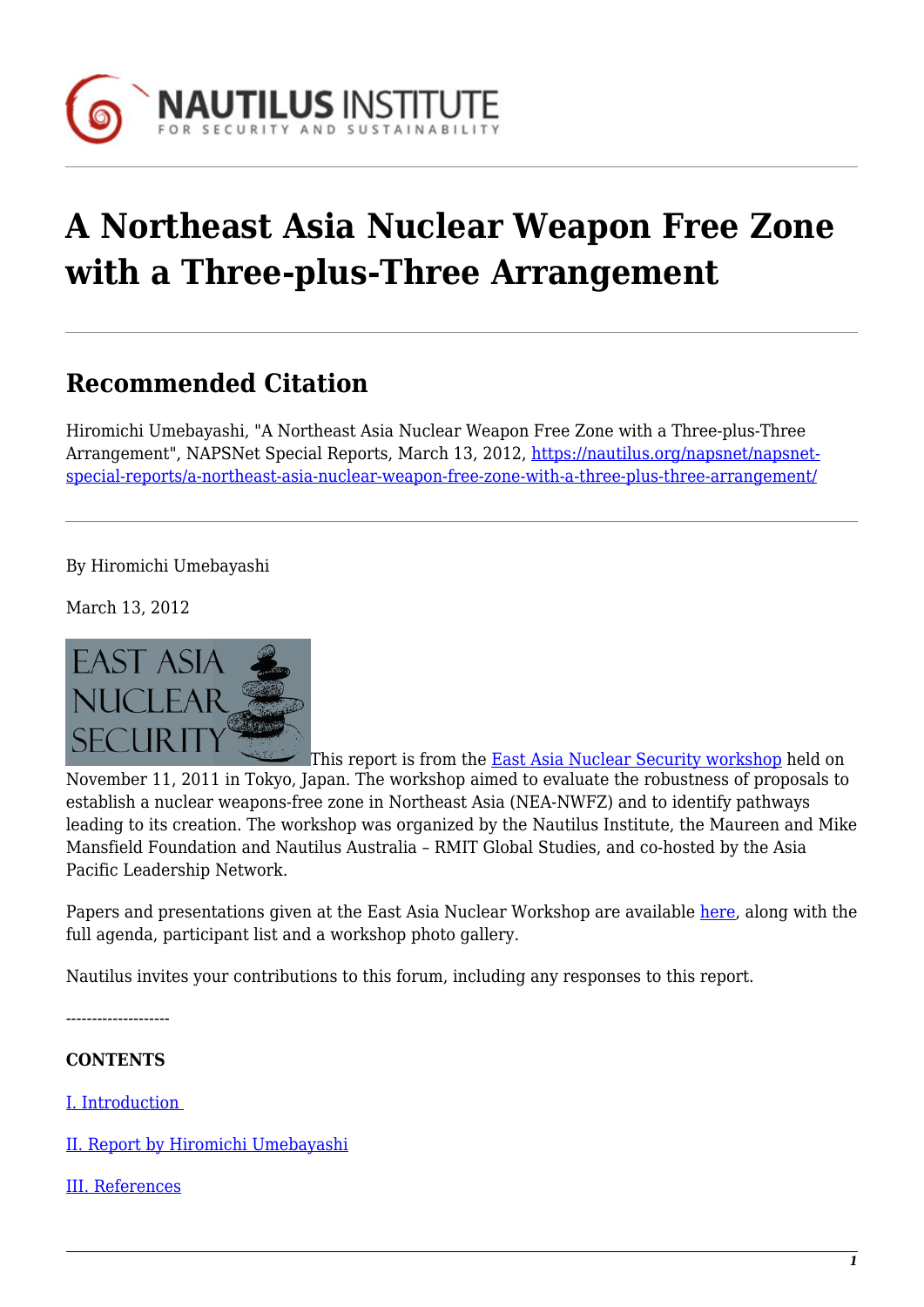#### [IV. Nautilus invites your responses](#page-6-0)

#### <span id="page-1-0"></span>**I. Introduction**

Hiromichi Umebayashi, President of the Peace Depot, assesses the prospects for a Northeast Asian Nuclear Weapons Free Zone (NEA-NWFZ) and the applicability of lessons learned during the establishment of similar treaties in other regions of the world. He writes that the obstacles facing a NEA-NWFZ are "nothing exceptional when we look at the histories of efforts to establish existing NWFZs" and that these histories "indicate that the windows of treaty negotiations were opened by the political vision and will by one of the countries concerned, and ten to thirty years were needed for conclusion of the treaties by overcoming obstacles which differed from region to region." Therefore, Umebayashi concludes that it is neither necessary or appropriate to delay the consideration of a NEA-NWFZ until after the DPRK discontinues its nuclear program.

Umebayashi continues, "In addition to such fundamental lessons, there are specific wisdoms to be found in the existing NWFZ treaties . . . One is related to the provision for the entry-into-force of the treaty. If one or more state parties have concern about others' possible noncompliance with a hardwoven NEA-NWFZ treaty, one could invent a . . . certain kind of waiving system such as the one adopted in the Tlatelolco Treaty. Also, learning from the precedent of ABACC, it seems worthwhile to re-examine the possibility of South-North (North-South) Joint Nuclear Control Commission, which is stipulated by the 1992 Joint Declaration on the Denuclearization of the Korean Peninsula, or its modification, as the first step of confidence building measures in the region."

The views expressed in this report do not necessarily reflect the official policy or position of the Nautilus Institute. Readers should note that Nautilus seeks a diversity of views and opinions on significant topics in order to identify common ground.

#### <span id="page-1-1"></span>**II. Report by Hiromichi Umebayashi**

-"A Northeast Asia Nuclear Weapon Free Zone with a Three-plus-Three Arrangement"

by Hiromichi Umebayashi

#### **Introduction**

After the end of the Cold War, a Northeast Asia Nuclear-Weapon-Free Zone (NEA-NWFZ) became more than a political slogan and several concrete proposals with different arrangements have been proposed since. Among others, the present author proposed a scenario called "three plus three" in 1996, in which a trilateral NEA-NWFZ treaty among Japan, the Republic of Korea (ROK) and the Democratic People's Republic of Korea (DPRK) was envisioned. As well, it included a special protocol for negative security assurances by the three neighboring nuclear weapon states -- China, Russia and the United States of America [\[1\]](#page-5-1). Later, in 2004, a model treaty was developed by the same author in cooperation with NGOs in Japan and the ROK  $[2]$ . In that model treaty, while it continued to be based upon the three plus three scenario, a six-party treaty, rather than a three-party treaty, was proposed. The parties to the treaty would be placed in two categories: "intrazonal states" (Japan, ROK and DPRK) and "neighboring nuclear weapon states" (China, Russia and the U.S.). Geographically, the NEA-NWFZ is composed of the territory of the intrazonal states. Security assurances by neighboring nuclear weapon states were incorporated into the main text of the treaty because they are deemed essential to the treaty negotiation process from its outset.

#### **Evolvement of Security Environment**

These initial studies were undertaken with the following mid- or long-term goals in mind: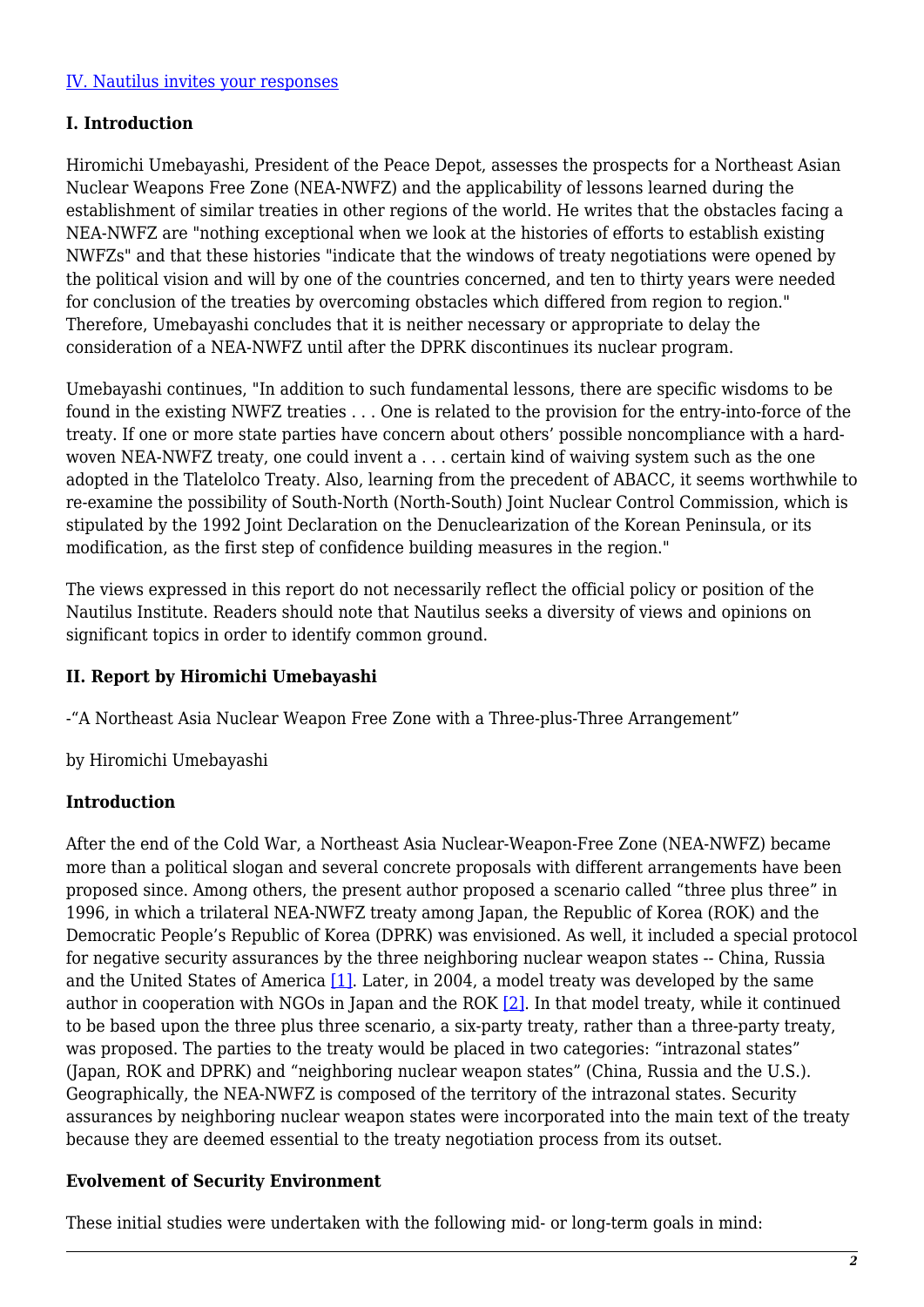- To prevent a foreseeable competitive escalation of nuclear development among Japan, the ROK and the DPRK, or between Japan and a reunified Korea.
- To establish mechanisms to implement the provisions of the NEA-NWFZ including verification and energy cooperation, as the first step toward further confidence-building and broader cooperative security mechanisms in the region.
- To demonstrate the possibility of a security framework free from extended nuclear deterrence in a region closely surrounded by nuclear weapon states. Thus, it will contribute to global nuclear disarmament and non-proliferation efforts.

While these objectives still remain relevant today, substantial political changes have occurred in the past ten years, requiring a renewed assessment of the steps to be taken to advance the agenda of a NEA-NWFZ.

One positive development is the birth of the Six-Party Talks in August 2003. At the time of the introduction of a NEA-NWFZ with the three plus three arrangement in 1996, there were no Six-Party Talks. The Talks eventually involved the same six countries as proposed for the NWFZ and became a potential forum to discuss such a zone. When we developed a six-party model treaty, there was no September 2005 joint statement, the fundamental agreement among the six countries. The 2005 joint statement acknowledges the relevance of security cooperation in Northeast Asia to "the verifiable denuclearization of the Korean Peninsula," by saying: "The Six Parties agreed to explore ways and means for promoting security cooperation in Northeast Asia." A NEA-NWFZ is typical of such ways and means for security cooperation. Moreover, the February 2007 agreement on "Initial Actions for the Implementation of the Joint Statement" established five working groups including one specific to a "Northeast Asia Peace and Security Mechanism."

Another innovative element was included in the 2005 joint statement. In addition to the DPRK's commitment to "abandoning all nuclear weapons and existing nuclear programs," the United States affirmed that it has "no intention to attack or invade the DPRK with nuclear or conventional weapons." This means that future security assurances by nuclear weapon states could be extended to include response to an attack by conventional weapons and that an unprecedented regional security cooperation mechanism could possibly be envisioned in this regard.

On the other hand, the past five years have seen serious negative development regarding the DPRK nuclear program. The DPRK conducted two underground nuclear tests in 2006 and 2009. Although the weaponization of those devices has not yet been proven, it will not be surprising if this happens in the near future. Also, the DPRK demonstrated its ongoing indigenous plan of so-called "Juchebased nuclear power industry [\[3\],](#page--1-0)" involving the construction of at least one small light water reactor (LWR) and a modern centrifuge uranium enrichment facility as was witnessed by a team of U.S. experts that visited Pyongyang in November 2010 [\[4\]](#page-5-3).

The latter development relating to the LWR is considered to be more or less consistent with the DPRK's arguments maintained before and after the start of the Six-Party Talks and could be used as a renewed path for the international community to engage the DPRK with multi-faceted deliberation[s\[5\]](#page-5-4). Regarding the former development of escalated nuclear deterrence, it is important to note that the DPRK has never hinted that it would possess a nuclear deterrent for the purpose of dominance, and has maintained that the deterrent is needed to assure national security and the preservation of the regime. In this context, this year's Joint New Year Editorial in leading DPRK newspapers reads, "The DPRK is consistent in its stand and will to achieve peace in Northeast Asia and denuclearization of the whole of the Korean peninsula. [\[6\]"](#page-5-5)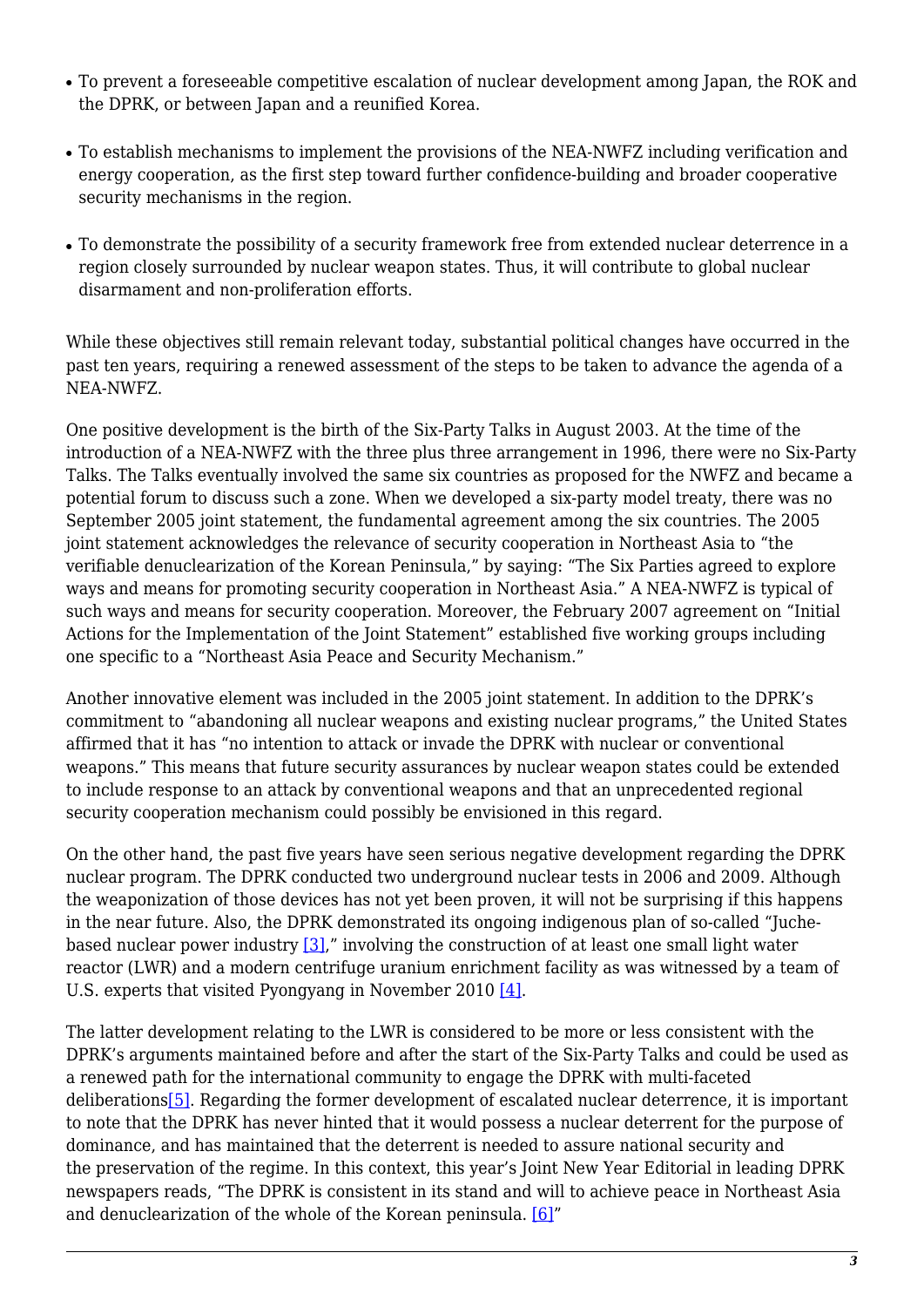Under these circumstances, the international community has urged the DPRK to fulfill the commitments of the Six-Party Talks in accordance with the September 2005 joint statement at the 2010 NPT Review Conference [\[7\]](#page-5-6). Furthermore, the Conference Final Document reads that, "(t)he Conference also calls on the DPRK and all States parties to fully implement all relevant nuclear nonproliferation and disarmament obligations" and "reaffirmed its firm support for the Six-Party Talks and remains determined to achieve the satisfactory and comprehensive resolution to the issues involved through diplomatic means. [\[8\]"](#page-5-7) These statements imply the recognition that the DPRK's nuclear issue is part of broader global nuclear non-proliferation and disarmament issues.

#### **Difficulties: not Unusual but Diverse in Establishing NWFZs**

Some think that as long as the DPRK is not ready to discard its nuclear weapons program, a NEA-NWFZ will remain a remote aspiration or merely an unrealistic dream. However, the difficulties involved in establishing a NEA-NWFZ is nothing exceptional when we look at the histories of efforts to establish existing NWFZs. Those histories tell us that forerunners' efforts for NWFZs began with legitimate people's aspiration and political will that went well beyond the inevitable challenges of such endeavors.

In the case of the African NWFZ, African nations successfully gained a United Nations General Assembly (UNGA) resolution for a NWFZ on the African Continent in 1961, in response to French nuclear testing in the Sahara Dessert in Algeria, a French colony at that time. In spite of the adoption of the UNGA resolution, French nuclear tests continued there for four years even after the independence of Algeria in 1962. Meanwhile a suspected nuclear weapon program in the Republic of South Africa emerged in 1977 and became the major obstacle to establishing an African NWFZ. Denuclearization of South Africa was realized in 1990 only after the end of the Cold War [\[9\].](#page-5-8) It took thirty-five years since the first UNGA resolution in 1961 for the African NWFZ Treaty, the Pelindaba Treaty, to be adopted in 1996.

Looking at the NWFZ in Latin America and the Caribbean, the proposal for the zone was first made by Costa Rica when it introduced a draft resolution to a Council of the Organization of the American States (OAS) in 1958 [\[10\]](#page-5-9). The NWFZ Treaty for the region, the Tlatelolco Treaty, was concluded in 1967 after four years' negotiation on the treaty's text. The 1962 Cuban crisis contributed to the general unification of regional efforts for a NWFZ treaty. As the Tlatelolco Treaty adopted an ingenious provision for the entry into force, the organization to ensure compliance with the obligations of the Treaty, OPANAL, began operation in 1967. However, two major countries in the region with the most advanced nuclear technology, Brazil and Argentina, remained outside control of the treaty. It was suspected that competitive nuclear weapon programs of the two countries, including even preparation for nuclear tests that was later admitted by a Brazilian official, continued for decades. Under the prevailing regional norm of the freedom from nuclear weapons brought about by the Tlatelolco Treaty, the two countries advanced incremental measures for mutual confidence building and eventually established a bilateral agency, the Brazilian-Argentine Agency for Accounting and Control of Nuclear Materials (ABACC) and then concluded a four party agreement for full-scope safeguards among the two countries, ABACC and IAEA in 1991. It was thirty-three years after the initial Costa Rican proposal.

It may be worthwhile to quote from a speech [\[11\]](#page-6-1) by a Canadian diplomat, William Epstein, who was deeply involved in the negotiation of the Tlatelolco Treaty. He said, "I cannot resist telling the story of how, when I first became involved in the work of the Treaty, I was told by senior diplomats of four nuclear powers…that I would be wasting my time and that there would never be an agreement on such a Treaty...It seems to be a truism that in politics and diplomacy, 'never' never means never."

In the case of Southeast Asia nuclear-weapon-free-zone, it was in 1971 during the Cold War that five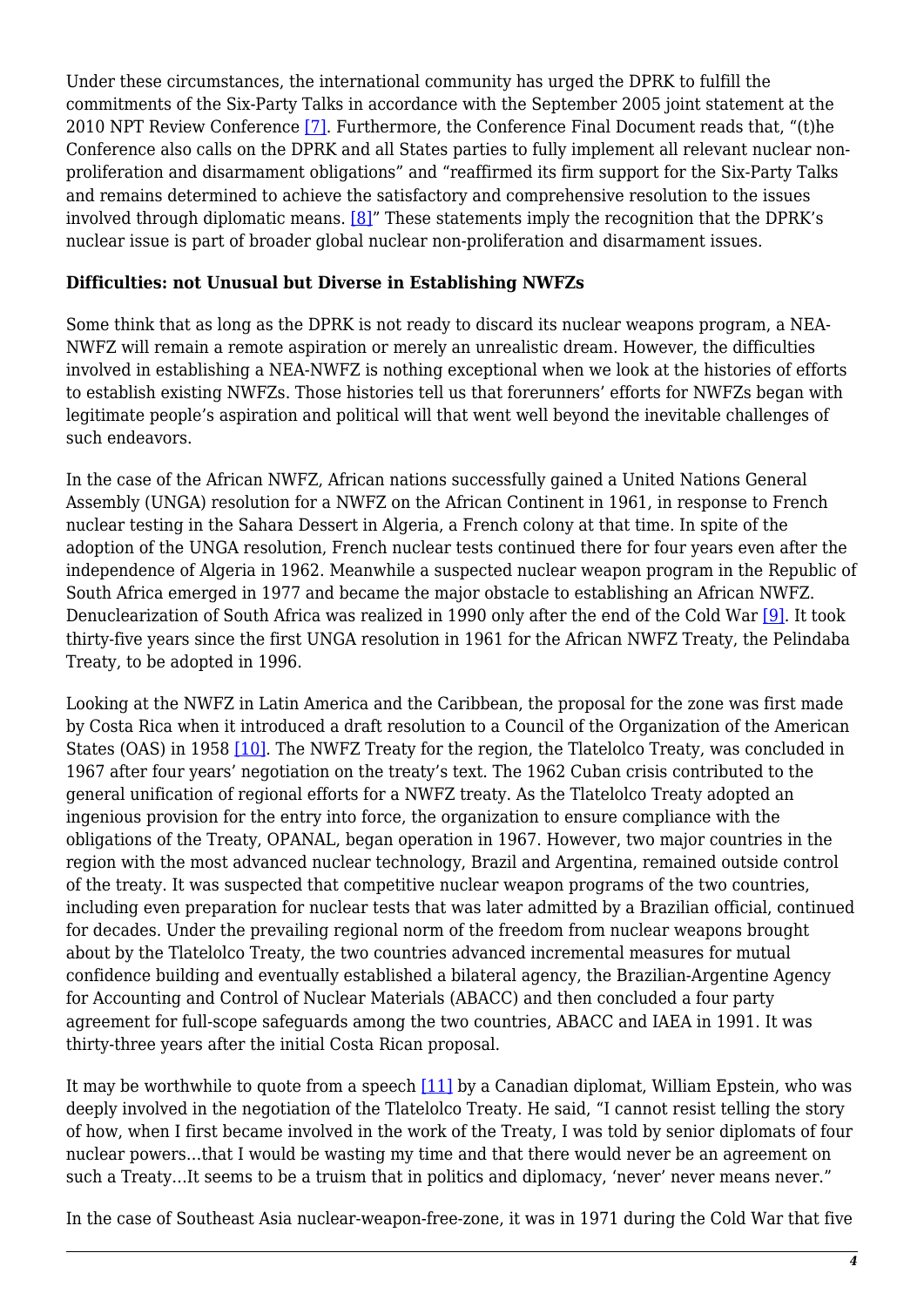ASEAN countries declared the "Zone of Peace, Freedom and Neutrality (ZOPFAN)," which explicitly included the concept of a NWFZ. However, the presence of nuclear weapons deployed by the United States at its military bases in the Republic of the Philippines (RP) was a matter of common knowledge and an obvious obstacle to the advancement of a Southeast Asia NWFZ concept. Thus, the rejection by the Philippine Senate of the extension of the U.S.-RP Military Bases Agreement in 1991 became a turning point and viable conditions for treaty negotiations came into existence. Negotiations were concluded in 1995 and the Bangkok Treaty on the Southeast Asia NWFZ became the first NWFZ treaty after the end of the Cold War. This process took twenty-four years from the time of the ZOPFAN declaration.

Even with respect to the NWFZ treaties that involved fewer difficulties in their negotiations, such as Rarotonga Treaty for the South Pacific Nuclear Free Zone, it took thirteen years to conclude that treaty after New Zealand introduced the idea to the South Pacific Forum in 1972. The Central Asia NWFZ treaty took thirteen years to be agreed upon since first proposed in a UNGA speech by the President of Uzbekistan in 1993.

These histories of the births of existing NWFZs indicate that the windows of treaty negotiations were opened by the political vision and will by one of the countries concerned, and ten to thirty years were needed for conclusion of the treaties by overcoming obstacles which differed from region to region. In the context of the Northeast Asia NWFZ, a lesson from these histories is that an inflexible way of thinking that any proposal for a NEA-NWFZ should come only after the DPRK's definite abandonment of its nuclear programs is not appropriate. Instead, a manifestation of the political will must come first for any progress to be achieved.

### **Specific Wisdoms to Learn**

In addition to such fundamental lessons, there are specific wisdoms found in the existing NWFZ treaties that may be applicable to a NEA-NWFZ. One of such wisdoms is related to the provision for the entry-into-force of the treaty. If one or more state parties have concern about others' possible incompliance with a hard-woven NEA-NWFZ treaty, one could invent a system of provisional subscription to the treaty by state parties for a limited period, or a certain kind of waiving system such as adopted in the Tlatelolco Treaty.

Also, learning from the precedent of ABACC, it seems worthwhile to re-examine the possibility of South-North (North-South) Joint Nuclear Control Commission, which is stipulated by the 1992 Joint Declaration on the Denuclearization of the Korean Peninsula, or its modification, as the first step of confidence building measures in the region. The modification could be pursued to involve the United State if appropriate.

#### **Significance of the Global Context**

Transformation from the current security arrangement characterized by extended nuclear deterrence to a new arrangement featuring a NEA-NWFZ has special relevance to global efforts toward a world without nuclear weapons.

One of the obvious steps to be taken toward that goal after the new START, the strategic offensive arms reduction treaty between the United States and Russia, is further nuclear weapon reductions by the two countries whose nuclear stockpiles are estimated to exceed 95 % of the global total. According to expert opinion, however, there is concern about whether the United States can take a bold step for further reductions unless its targeting policy is fundamentally changed by a new Presidential Policy Directive and its strict implementation. [\[12\]](#page-6-2) This has direct relevance to the responsibility of U.S. allies.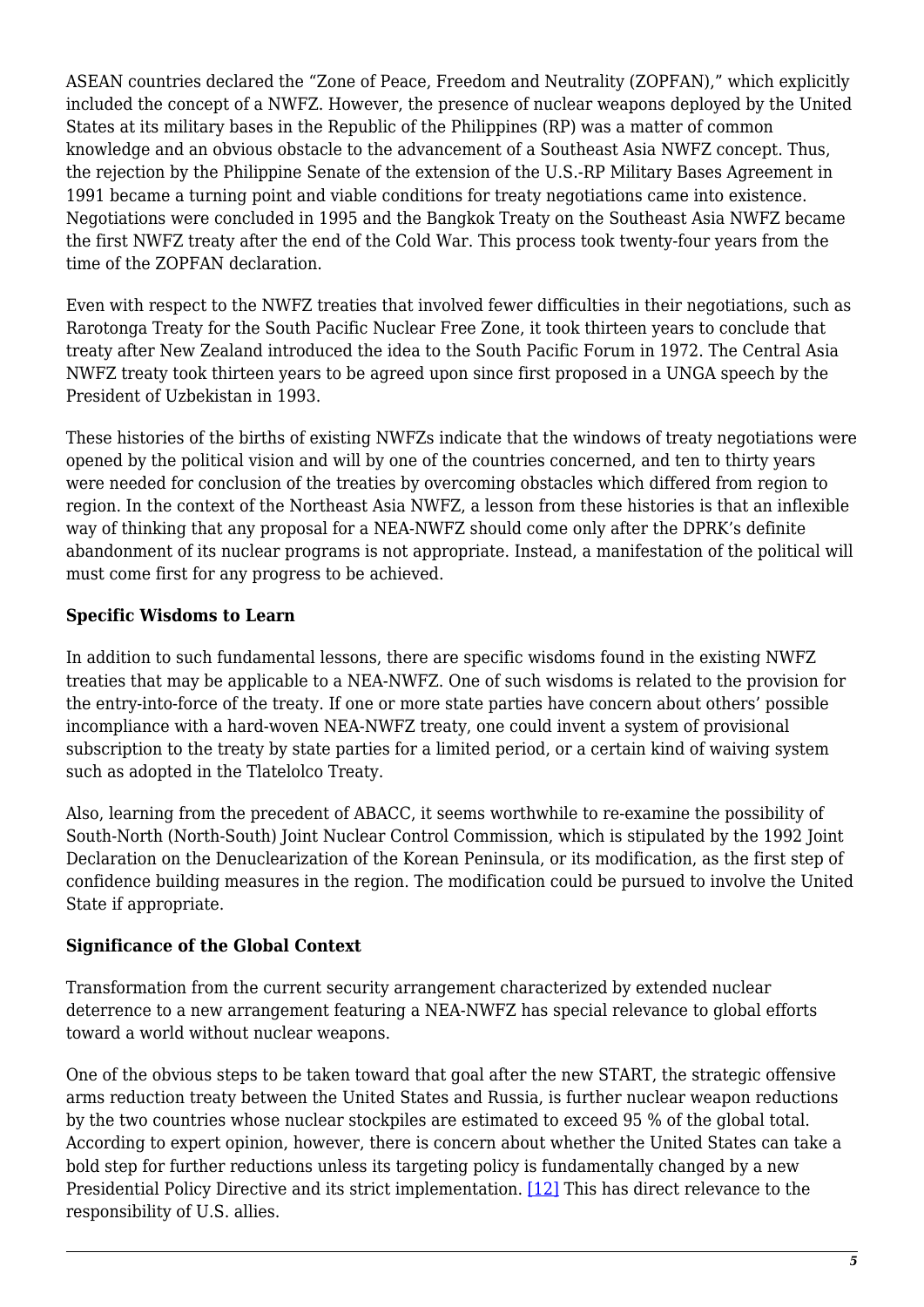Those allies who request extended nuclear deterrence from the United States contribute to increasing specific numbers of targets to be attacked by U.S. nuclear weapons. As a consequence, this necessitates the United States maintain specific numbers of nuclear warheads for those attacks. The frequent assertion by Japanese foreign ministry officials that Japan's nuclear umbrella policy does not contradict its nuclear disarmament policy is becoming more and more untrue as further deep cuts in the U.S. nuclear arsenal are imperative if a world without nuclear weapons is to be realized. Thus, transformation of security policy toward a NEA-NWFZ is very much wanted for all countries in this region, and especially for U.S allies in the region.

The admission of extended nuclear deterrence in a NWFZ should not be welcome not only because it is against the underlying spirit of a NWFZ, an effort to devalue '"the most indiscriminately inhumane weapons ever invented" (Inaugural Statement of APLN – Asia Pacific Leadership Network), but also because, especially in NEA, it creates a destructive negotiation environment as the DPRK, a shouldbe non-nuclear state party to the treaty, will continue to claim the need to possess its own nuclear deterrence if other non-nuclear state parties remain under the protection of extended nuclear deterrence.

Lastly are appended two statements to support the establishment of a NEA-NWFZ: one by 93 Japanese and Korean parliamentarians and the other by the 105 Japanese mayors.

## <span id="page-5-0"></span>**III. References**

<span id="page-5-1"></span>[1] Hiromichi Umebayashi, "A Northeast Asia NWFZ: A Realistic and Attainable Goal," at INESAP Conference, Gothenburg, Sweden, May 30 – June 2, 1996, and published in INESAP Bulletin, No. 10, August 1996. http://www.inesap.org/sites/default/files/inesap\_old/bulletin10/bul10art03.htm

<span id="page-5-2"></span>[2] The model treaty has been revised several times. Draft 4 is available in the Peace Depot Working Paper No.1 E, "A Model Treaty on the Northeast Asia Nuclear-Weapon-Free Zone," November 2005. http://www.peacedepot.org/e-news/nwfz/workingpaper1.pdf The most recent version, draft 7, is available in the appendix of the book in Japanese. Hiromichi Umebayashi, "Hi-kakuheikichitai – Kakunaki Sekai eno Michisuji" ("Nuclear Weapon Free Zone – A Pathway to the World without Nuclear Weapons"), Iwanami-Shoten, September 28, 2011.

[3] Foreign Ministry Statement of the DPRK, "DPRK Foreign Ministry Vehemently Refutes UNSC's Presidential Statement," Korea Central News Agency, April 14, 2009.

<span id="page-5-3"></span>[4] Siegfried S. Hecker, "Redefining denuclearization in North Korea," Bulletin of the Atomic Scientists, 20 December 2010.

<span id="page-5-4"></span>[5] David von Hippel and Peter Hayes, "Engaging the DPRK Enrichment and Small LWR Program," Nautilus Institute Special Report, December 23, 2010.

<span id="page-5-5"></span>[6] "Joint New Year Editorial," Korea Central News Agency, January 1, 2011.

<span id="page-5-6"></span>[7] "Conclusions and recommendations for follow-on actions," 2010 NPT Review Conference Final Document, Part I, (NPT/CONF.2010/50 (vol.1), New York, 2010.

<span id="page-5-7"></span>[8] ibid

<span id="page-5-9"></span><span id="page-5-8"></span>[9] A detailed account of the African NWFZ is given by Oluyemi Adeniji, "The Treaty of Pelindaba on the African Nuclear-Weapon-Free Zone," (UNIDIR/2002/16), United Nations Institute for Disarmament Research (UNIDIR), Geneva, 2002.